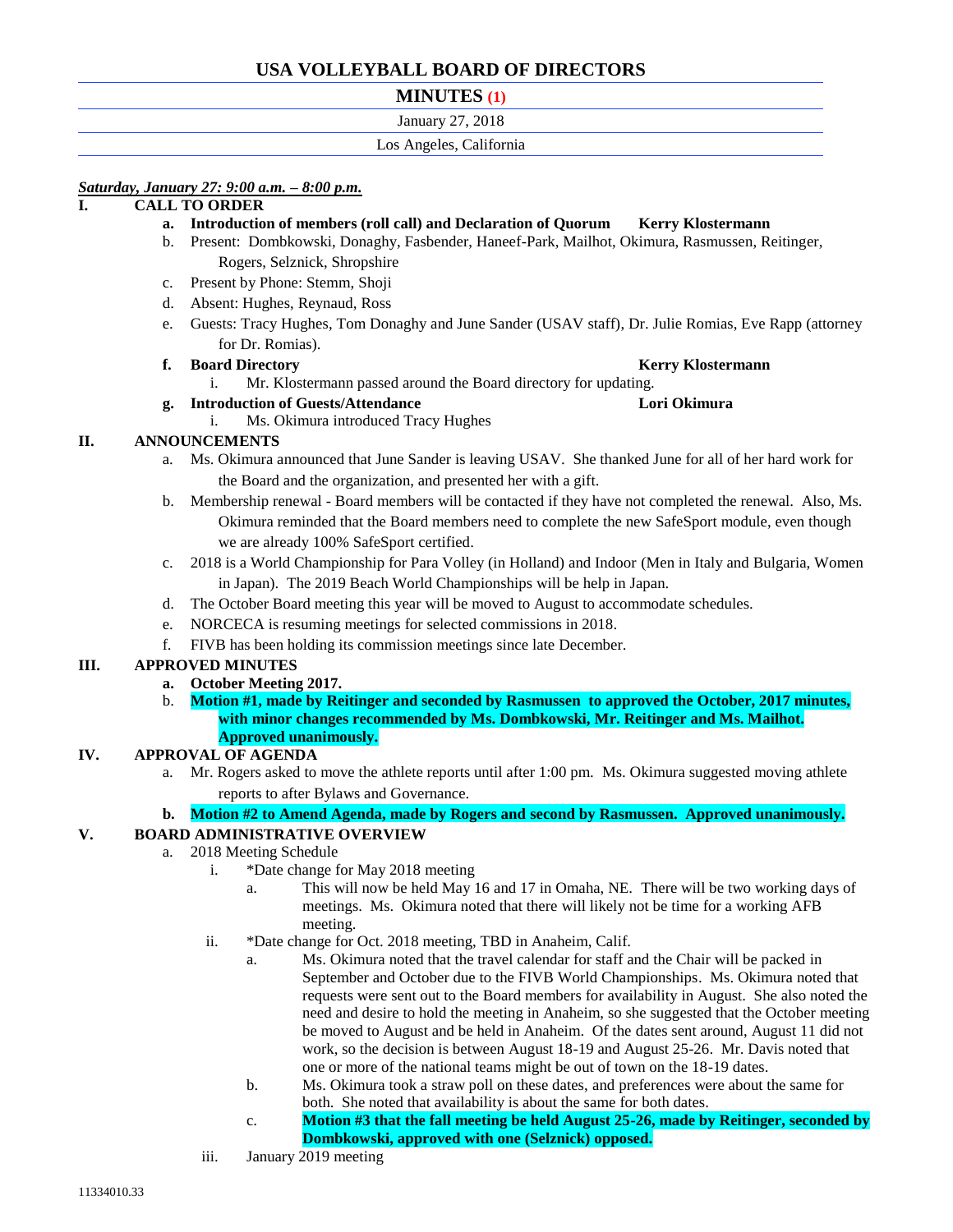- iv. References to meetings
	- a. Mr. Davis suggested that references to Board meetings no longer be based on months, but rather seasons or other more accurate terms.
	- b. Ms. Okimura noted that the dates of the meetings shouldn't need to be locked into certain months, particularly since schedules of events have changes significantly over the years. She noted that the needs of the corporation have changed, and the composition of the Board has changed. For example, late January is now a difficult time for people to attend.
	- c. Ms. Okimura asked the Board to start thinking about whether we should start to change the Board meeting calendar. An informal discussion was then held.
	- d. Mr. Selznick noted that schedules will get busier with more beach dates, NCAAs, so he thinks there will almost always be a conflict of some sort.
	- e. Mr. Rogers noted that there will need to be a meeting held around budget approval. Ms. Dombkowski noted that it would be ideal for the Board to approve the budget before the end of the calendar year.
	- f. Ms. Okimura noted that Denver is a good place for convenience and for keeping costs lower.
	- g. Mr. Klostermann asked the question of whether the Board felt the need to have three meetings in person and if one could be held electronically or by Skype. Mr. Rasmussen said he felt three meetings a year feels about right, and he also indicated that electronic meetings are not always effective. Ms. Dombkowski agreed, noting that she would like to have electronic meetings, but she expressed concern that they would work. Ms. Okimura added that electronic meetings often don't work well. Ms. Dombkowski also agreed that three in-person meetings per year is appropriate. Ms. Donaghy agreed that it is important to set the meeting dates well in advance, as people rely on those dates to attend or to even run for a position. Ms. Fasbender noted that the conducting of some business electronically between meetings is appropriate, has worked well and helps reduce the time needed at inperson meetings.
	- h. Ms. Okimura asked for input on whether we should shoot for meeting schedule changes in 2019. Ms. Dombkowski suggested that the Board have meetings in the first quarter, the second quarter, and in the second half of the year. Ms. Mailhot emphasized the importance of getting the dates fixed as soon as possible. Mr. Shropshire suggested that the Board could say which quarters the meetings should be held in, but with some flexibility built in. This would set forth the expectations of Board members.
	- i. Ms. Okimura agreed with Ms. Mailhot in that it would be helpful to set the January, 2019 meeting. Mr. Reitinger noted that the Bylaws already have flexibility built in, and to state that they must be quarterly and second half of year might actually reduce that flexibility.
	- j. **Motion #4 to hold the January, 2019 meeting on January 26-27, made by Rasmussen, seconded by Fasbender, approved unanimously.**

# **VI. SUMMARY OF BOARD RETREAT LORIGIZER LORIGIZER LORIGIZER LORIGIZER LORIGIZER LORIGIZER LORIGIZER LORIGIZER LORIGIZER LORIGIZER LORIGIZER LORIGIZER LORIGIZER LORIGIZER LORIGIZER LORIGIZER LORIGIZER LORIGIZER LORIGIZER LO**

- a. Ms. Okimura reported that the Board Retreat was held on January 26th, and it was devoted to Board succession, since as many as 12 Board seats could turn over.
- b. The goal was to create a framework for the next Board to start making some decisions and implementing changes. No hard, fast decisions were made.
- c. The group first reviewed the list of topics and narrowed the list to a smaller number of topics. Mr. Davis, Mr. Klostermann, and Ms. Stafford then joined to provide staff input.
- d. The first issue discussed was recruiting new members, the vetting process and the role of the Nominating Committee. Ms. Stafford agreed to look into best practices for other NGBs and their Nominating Committees. Ms. Okimura will follow up with Sam Wolinski of the Nominating Committee and will report back to staff and the Board.
- e. The group then discussed the standardization of the vetting and election/selection process. Ms. Okimura noted that there is a difference between election and selection, noting that some groups do not elect but rather select, and the vetting process may not be as thorough.
- f. The group then reviewed position descriptions for possible refreshing. Each Board member will be asked to review their own position descriptions for revisions and recommendations and report back to the May meeting.
- g. The group also wants to review the constituent groups that are selecting positions to ensure compliance with the law and our Bylaws, and to maintain best practices. Some decisions are being made by people who are not USAV members.
- h. Ms. Okimura noted that there is currently one open seat (Independent) and the coach seat is being reviewed.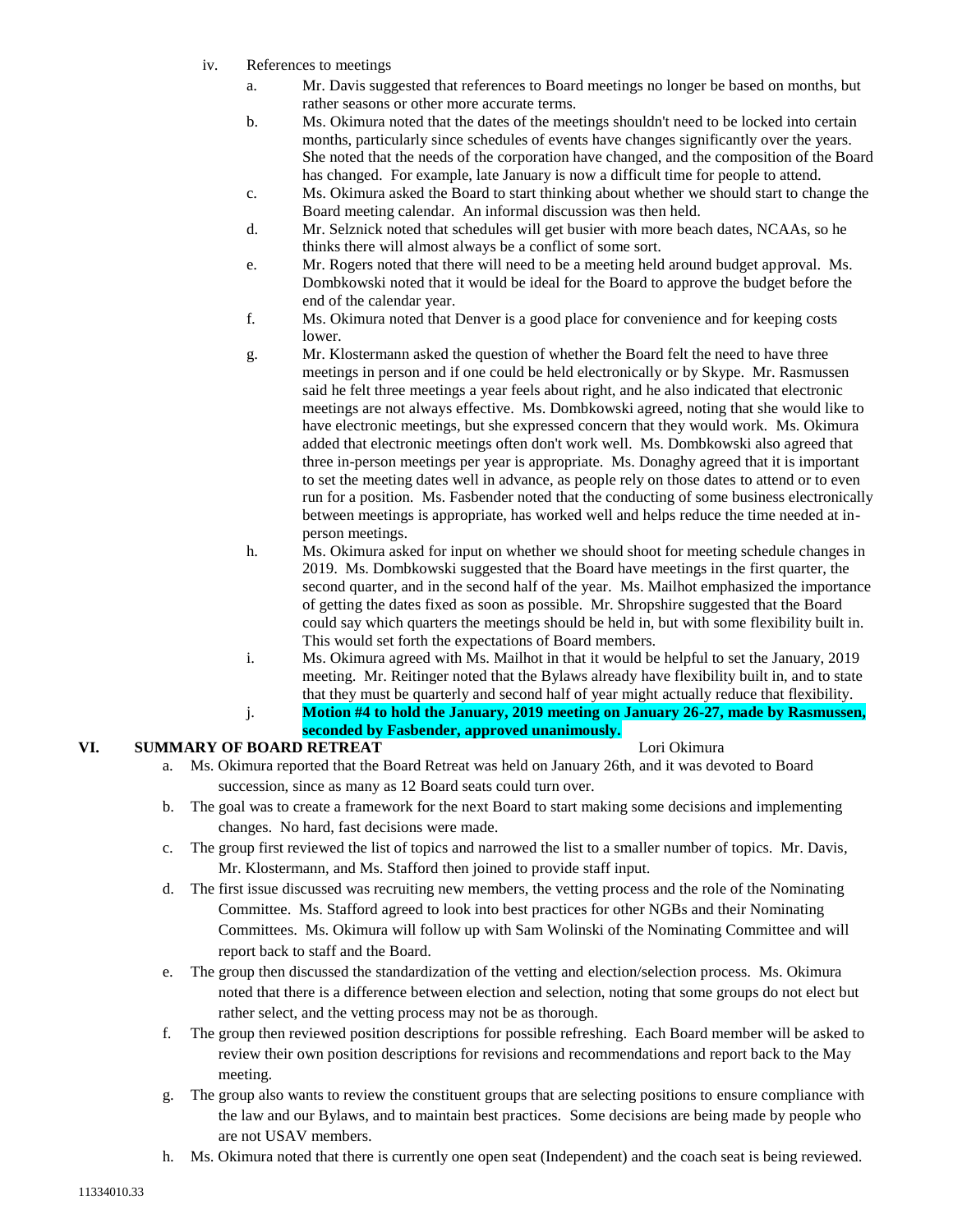- i. Board chair succession was discussed and will be discussed by the Board in Executive Session.
- j. Board operations Mr. Klostermann forwarded the Revised Board Policy and Procedures Manual to the ShareFile. A request was made to make the Board orientation manual available electronically.
- k. This is fairly complicated due to corporate reorganization Ms. Okimura reported that the group was not able to make a lot of headway on the Assembly structure review. There should be additional review of the governing bodies selecting Board members, the requirements for assemblies and ratification of assembly decisions. Mr. Reitinger mentioned that the AAC and Coaches have been discussed in governance. The AAC will develop its own rules and procedures, and there has been some discussion of whether there is a need for a coaches assembly.
- l. The group discussed staff roles interacting with the Board, which will be discussed in Executive Session.
- m. There was some discussion in the Retreat about Board Disciplinary items. Some issues discussed included attendance at meetings versus participation (Ms. Okimura noted that communication is important when missing a meeting), the full Board should be responsible for monitoring, attendance must be in person (participation doesn't count towards attendance), and revisions proposed to make full board members for action to remove a board member if necessary. Mr. Rogers asked about attendance for athletes. Ms. Okimura reported that athletes are different because of their schedules. Mr. Rogers noted that athletes no longer competing should be held to a higher standard.
- n. The group addressed conflicts of interest. Cases of COI will move forward to the staff attorney. Also, nondisclosure statements should be reviewed and whether other committees should sign them, as well.
- o. Disclosure of proprietary or sensitive information was discussed. Members of the Board were reminded of their duties to keep confidential and proprietary information confidential.
- p. There was a lengthy discussion about Board fiduciary responsibilities. What those duties mean. Mr. Davis indicated that this is a big issue for him, noting that Board members have a duty to the corporation and not just their membership group. He cited an example that the RVAA includes a loyalty requirement that a Board member representing the RVA should always vote as the RVA deems and not as the individual believes is best for the Corporation. Ms. Stafford will review the D&O insurance policy to determine why the Board Chair had to retain private counsel at her own expense during a disciplinary hearing process not involving the Chair.
- q. Finally, the group discussed other topics such as (i) what type of Board should we be (Operational, Strategic, Consulting/Advisory), (ii) affiliated member organizations (legal requirements were reviewed, and a motion will be coming forth from the Board to remove affiliates from the Bylaws), and (iii) changes to the Board meeting schedule.
- r. The next steps include: (i) complete reports on positions and descriptions by May, (ii) identify need for working groups, (iii) gather feedback from other groups, (iv) follow up on these items at future Board meetings, and (v) identify action items that are needed.

- **VII. CEO REPORT Jamie Davis** a. Beach Olympic Trials - Mr. Davis reported that a task force met in the Fall and determined that there would not be a Trials. The group did agree that the best format would be to use FIVB points but to give more weight to events that occur starting January 1, 2020. The athletes were all in favor of this approach. Also, although we will not be doing a Trials, the group wanted to find a way to gain exposure, such as through an exhibition where we invite the top three teams from elsewhere around the world to participate with the U.S. teams. Mr. Rogers thanked Mr. Davis for working through this and reported that the athletes are happy with this resolution. Mr. Davis reported that he spoke with the USOC about this and they are fine with this. He also discussed this with Peter Diamond of NBC.
	- b. Beach Discipline USAV has developed a new position of Director of Coaching Beach National Teams, who will work with beach coaches to make sure coaches are using the same standards, etc. The USOC will fund this position for the next four years. Interviews will start the week of February 5th. Mr. Davis emphasized that it is important to get this position right and to get the right person for the position.
	- c. USA National Beach Tour and Rankings Mr. Davis sat down with the Regions and all agreed that there should not be two different tours and ranking systems between USAV and the Regions. The parties have created the USA National Beach Tour, and the first event is happening today in Manhattan Beach. Grassroots events will be run by the Regions, and teams will earn bids to the Junior National Championships and (adult) National Championships. There are 15 Beach National Qualifiers (with the possibility of additional events being added) across the country. There will be three divisions at the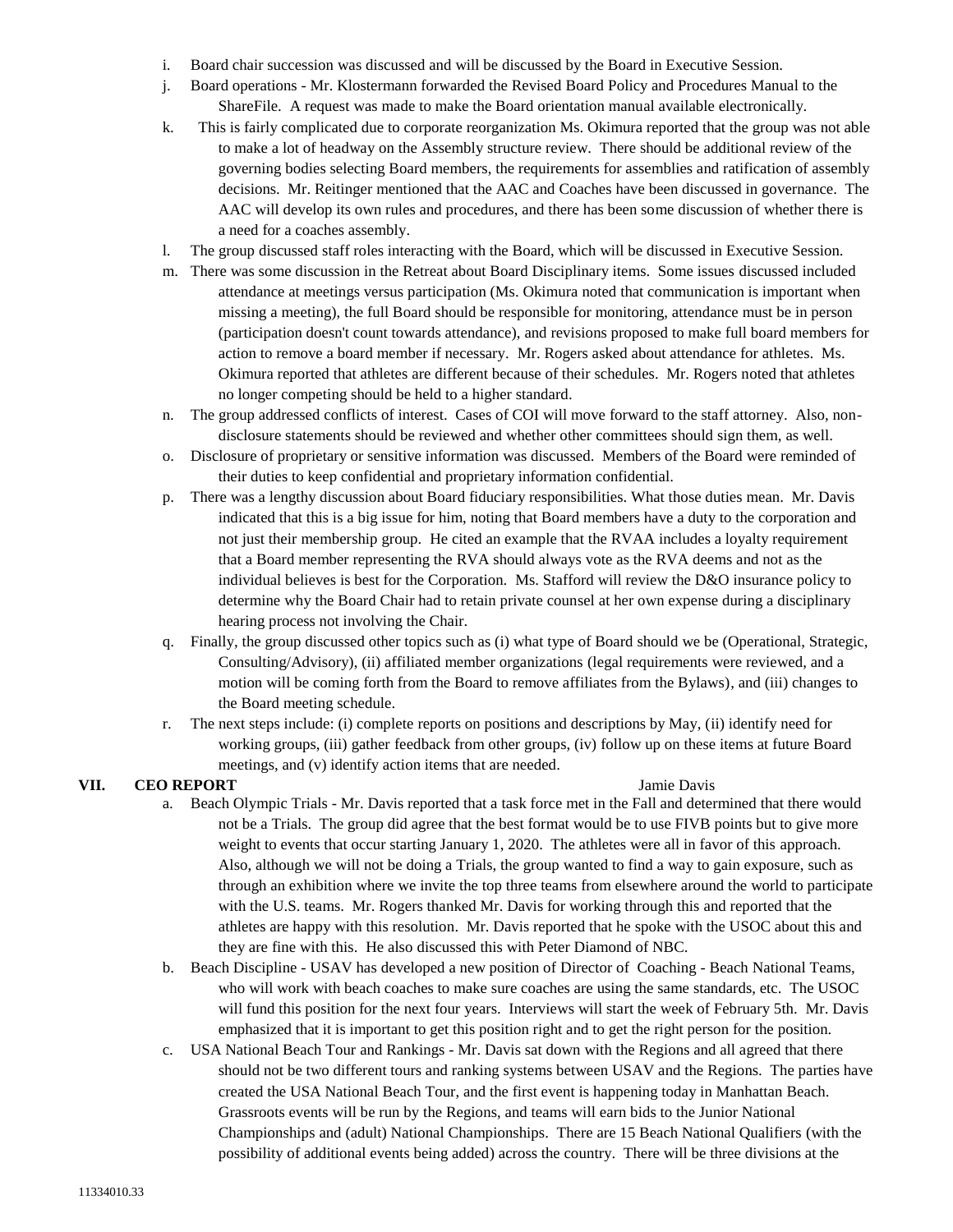Championships - Nationals, Regional Division and Open Division. While these events are operated by USAV, we have host agreement partnerships with the Regions, so this is a collaborative effort. At some of the events, there will be High Performance Qualifiers. Mr. Davis thanked Mr. Reitinger for his help in making this happen.

- d. Volleyball Nations League This is kicking off in 2018. The women will be playing in Lincoln, Nebraska in May against Turkey, Poland and Italy. In June, the men will be playing at Hoffman Estates, Illinois against Poland, Iran and Serbia. Ms. Okimura asked if we have a contingency in case there is a problem with visas or other concerns. Mr. Davis indicated that Carla Hall is tracking this. Ms. Okimura also asked about increased budget costs for security; Mr. Davis indicated that this is a responsibility of the host organizing committee. He further indicated that USAV's arrangements for the events are much better, so losses will be cut from approximately \$700,000 per event to approximately \$150,000 per event, which is better but still not where we want to be.
- e. NORCECA Men's U-21 Continental Championships USAV was assigned to host this event, which is normally a big financial drain. The Olympic Training Center was not available. Mr. Davis was able to make a deal with the Mexican Federation, where we gave them \$150,000 to host the event, which represents an estimated savings of about \$325,000, which was not approved by NORCECA, but we then did a similar deal with NORCECA (paying \$155,000), and the event will now be held in Nicaragua.
- f. Indoor Junior Events. We are seeing a high demand now, citing some examples. This will be the last year at Disney; starting in 2019 this will be owned by USAV. The Junior Girls National Championships filled very quickly (3-6 minutes), with record waiting lists.
- g. USA Volleyball Shop launched on October 25th. Total sales were about \$58,000. This was considered to be very strong sales in just over two months. Most sales were from USAV-branded, non-adidas apparel. We received a royalty on these sales, plus a consumer product royalty, plus an additional royalty that is coming from adidas. These royalties are significantly higher than in 2016. Mr. Selznick asked if adidas is producing a beach line of merchandise; Mr. Davis responded that adidas has been slow in developing a commercial line of merchandise in this area. Mr. Reitinger asked what the marketplace reaction would be if there was a "USAV uniform." Mr. Selznick responded that, a top would be well received; shorts tend to be a more personal choice item and there would probably be some resistance.
- h. Membership Numbers. As of January 17, we have 321,000 total members, which is up 3.5% above the same time last year. Mr. Davis noted for reference that the 2016/17 membership year concluded at 1.9% growth over the previous year. Member Management System. We had a rough holiday with our systems. The problems this year were different than those in the past. Webpoint had a lot of problems, which is not acceptable, and we are working to make sure this does not happen again. USAV is dedicated to fixing this. An RFP was launched in August for a new member management system. Nine people (5 staff and 4 regional) comprised the joint task force to evaluate bids. There are now four companies that are finalists. All finalists came into the offices and made presentations. The working group is going to make a recommendation by the end of February. Our agreement with Webpoint ends in August, 2019. USA Volleyball staff started this process now so as not to be in a hard place to transition if we ultimately decide not to use Webpoint. Ms. Donaghy asked if the people on the committee are tech savvy; Mr. Davis indicated that there are tech people on the committee, including USAV's IT expert.
- i. Member Club Logo We have the Member Club logo program ongoing. This was very important to the Regions. So far, we have 21 Club contracts in place. Ms. Okimura asked if a Club can sign up at any point in the season and if this is renewable. Mr. Davis responded that a Club can sign up any time, and the contract will remain in place as long as the Club remains in good standing. Ms. Donaghy reported that some clubs in her Region felt the contract was too restrictive. Mr. Davis explained that the contract simply states where and how clubs can use the logo and that there is no charge to the clubs for the use. The need for the agreement is to insure USAV remains in compliance with it's adidas obligations.
- j. DNI and Region Incentive Grant Program. Each year, 10 grants of \$10,000 given to Regions each year. Mr. Davis required the grants to have a focus, which this year was diversity and inclusion. The applications are in, and Regions will do a presentation at the May meeting. USAV is also working on a partnership with RISE.
- k. Coaching Education Mr. Davis reminded the Board that there was a coaching education task force coming out of the Fall meeting to determine what USAV's coaching education program should be. This is an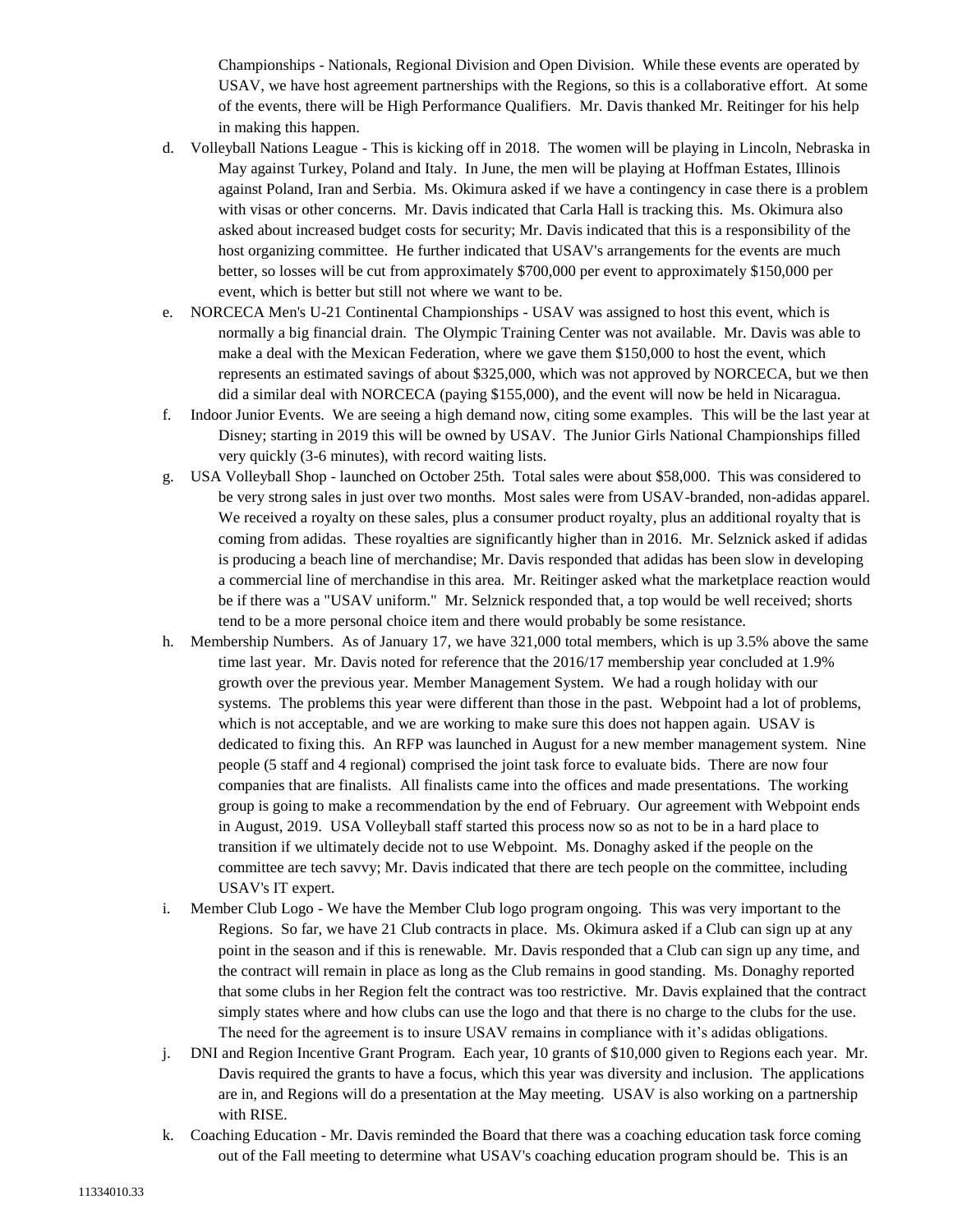ongoing conversation. Mr. Davis' philosophy is that, in the U.S., we need to have the best coaching education available to all levels of coaching. The task force generally agrees. The task force is working through whether USAV should get involved in areas of coaching that are already well served. Ms. Okimura stated that she feels beach is underrepresented on this task force, and that she hears that information provided through the beach program is different from what coaches are being taught elsewhere. Mr. Davis indicated that he would raise these questions with Ms. Reynaud, the Chair of the task force. Mr. Reitinger stated that he feels the biggest obstacle to growing the beach discipline at the grassroots level is the lack of quality coaching education. Mr. Selznick expressed a concern that the beach program is simply taking those who are available.

- l. Officials Before Mr. Davis arrived, USAV had a development strategy to have an Officials Department that would make decisions in-house instead of relying solely on independent contractors and commissions. Mr. Davis felt that, despite the Department being developed, things were status quo from before and that all decisions were still being made externally. Not enough changes were made in 2017. Paul Albright has resigned to move to the Midwest; his last day in the office will be January 31st. USAV's goal is to reconstitute the program, to shrink the number of commissions and make them advisory bodies, reduce the number of independent contractors working for USAV in this area. The same thing is happening with the Rules of the Game commission. It is under review in the hopes of reducing the size to a more manageable level.
- m. Portable Net Systems In 2016 the Board approved the purchase of 60 portable systems to get rid of the water barrel systems, and because it would be a favorable cost savings. Unfortunately, it has not materialized financially, as the reduction in costs is much less than expected (largely due to unanticipated shipping costs), although there is a \$9,000 annual savings,. Mr. Davis proposed not purchasing any new systems this year, as we are renting the portable systems more and more as opposed to shipping our systems to the events.
- n. 2018 Mantra The theme for staff this year is "Disrupt or Be Disrupted." There are others out there doing business differently, and USAV needs to adjust. We need to be Disrupters, Not be Disrupted. The Board and staff all agree that USAV is good on implementation and execution, but not high enough on innovation. Part of this is not being afraid to express new ideas, even if crazy. USAV will be encouraging people to come up with new ideas. USAV will also embrace failure as a learning tool. To succeed, we must reject limits. Mr. Davis then gave a few examples of where USAV has begun to disrupt. Opportunity = Problem + Solution. Mr. Davis hosted a lunch where 22 staff came in and identified opportunities. The staff also was challenged to clearly define the customer, then assess the scale of the opportunity. Staff came up with a list of items. Mr. Davis is soon getting together with Torrance, Anaheim and Edmund staffs to do the same, and then will create a master list, and then will form SWAT teams to focus on the top priorities. Ms. Mailhot thanked Mr. Davis for introducing this program, as this is something that the Board has been looking to for a number of years. Ms. Okimura asked if Mr. Davis has encountered resistance to this. Mr. Klostermann answered that, he suspects that if there is resistance, Mr. Davis will likely find different people. Mr. Davis responded that, if USAV is not disrupting in the next year to 18 months, then he will not be happy. Ms. Dombkowski asked how Mr. Davis would measure success for this. Mr. Davis responded that, depending on what each task force is assigned with, we will have to come up with measurable milestones for that task force; there is not a one-size-fits-all approach.

### o.

# **VIII. ATHLETE REPORTS**

### a. Beach Athlete report Todd Rogers/April Ross

- i. Olympic selection update
- ii. Mr. Rogers reported that much of his report was touched on by Jamie. There was a tournament in The Netherlands where April Ross and Lauren Fendrick won gold. The AVP and FIVB schedules are out, with a 5-star event in Ft. Lauderdale from February 27 - March 4.
- b. Indoor Athlete report Tayyiba Haneef-Park/Kawika Shoji

i. Mr. Shoji reported that most of the guys are overseas, including 9 in Italy. The biggest thing he has been doing with the guys has been communicating with the players about their experience with the national team and how USAV can improve it. A lot of what Ms. Haneef-Park discussed apply to the guys. A lot of the guys are interested in an injury policy. Players who play overseas get a guaranteed contract even if they are injured; national team players are worried that, if they get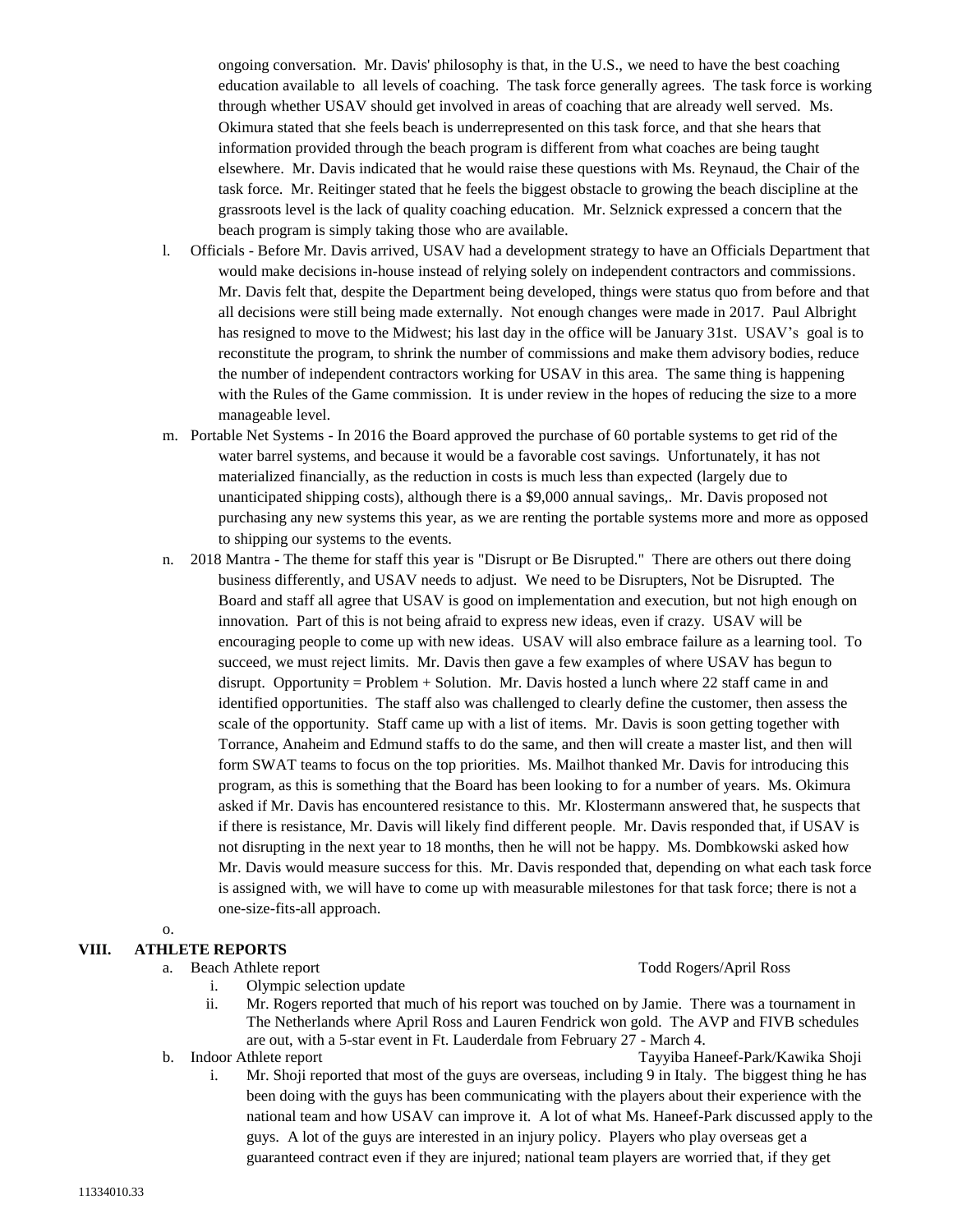injured playing for USAV and get injured, they could lose their contract and are not getting compensated. He suggested perhaps extending a salary for an entire year if injured. The Volleyball Nations competition is running 5 matches for three weekends in a row, with one week off and then the finals, so a lot of guys are concerned about injuries. Ms. Okimura asked if the Club contracts have a provision that covers loss of USAV salary if they are injured while playing for the club. Mr. Rasmussen asked about the possibility of short term disability. Mr. Klostermann looked into it but it was either not available or very expensive. Mr. Rogers reported that he had looked into it and it was very expensive, if even available. Mr. Klostermann offered to look into this again. Ms. Okimura asked if we could look into a strategic partnership; Mr. Davis suggested we look into this with the USOC to gain greater numbers. Mr. Klostermann clarified that if someone gets injured during a season playing for the US, then he or she is paid until the end of the season. Mr. Shoji reported that he discussed this with the head athletic trainer; he said that over the last 4 years, there were only 2-3 athletes this would apply to.

ii. Ms. Haneef-Park reported that most of the women are overseas playing, or are rehabbing. She looked back on the last year, and asked if there has been progress on keeping track of athletes who are overseas. She also discussed the NVA. She also brought up travel issues and asked if there were any updates, particularly for the men. Mr. Davis reported that he needs to follow up on the security issue. On the Pro League, the NVA threw USAV for a bit of a loop as it came out of nowhere. Mr. Davis has been working with an investor, who was surprised by the NVA, as well, but seems to be in a good place. On the airlines, Mr. Davis reported that USAV usually books group fares because you can book in advance but you don't have to assign names. Our goal is to have a team delegate check everyone in 24 hours in advance, but this is not always easy, depending on the airlines. There is a minimum of 10, which makes it hard to use two smaller groups. USAV has been paying the premium for emergency rows, bulk heads and aisle seats, economy plus, etc. Mr. Rogers indicated that you can go into the reservation in advance, put in a name and choose seats, and then you have one chance to change the names. Mr. Shoji encouraged staff to communicate with the travel agencies because they do not necessarily understand the needs of the USAV athlete groups.

## c. Sitting Athlete report **Brent Rasmussen**

- i. Mr. Rasmussen reported that housing issues are still an issue in Oklahoma. There is no official policy on who gets to room where. There could be fair housing issues. Athletes want there to be standards to qualify.
- ii. Athletes feel that staff in Oklahoma need more assistance. They feel Greg is an excellent coach; he does have a lot of jobs to do.
- iii. He also reported that the athletes could really use an athletes' commission.
- iv. Mr. Rasmussen thanked Mr. Fasbender for allowing a sitting demonstration at the NCAA Championships.
- v. Finally, Mr. Rasmussen raised a question of how he can find a way to have more opportunity to speak directly face-to-face with the athletes. Mr. Reitinger suggested that USAV should create a budget for athletes to meet with their constituents.

## d. USOC AAC report **(3)** Chris Seilkop

- i. Ms. Okimura reported that the USOC AAC has not met since our last meeting.
- ii. USAV AAC ad hoc committee written report **(4)**
	- a. Mr. Reitinger reported that this was discussed at the Governance Committee meeting, and there is some back and forth with Katie Holloway as to structure. He also noted that

## Diversity and Inclusion and AAC should perhaps be considered Standing Committees.

## **IX. BYLAWS & GOVERNANCE**

- a. Board Policy Updates
	- i. Ms. Okimura asked who is checking current registration and Safe Sport registration for committee chairs and members, or commissions, etc.
- b. Bylaw Revisions Action Required
	- i. Results of electronic votes since Oct meeting. Kerry Klostermann
		- a. During the period between meetings, the Board of Directors took those actions set forth in the attached listing.
	- ii. Non-disclosure agreements for Board-level committees Jamie Davis/Rachael Stafford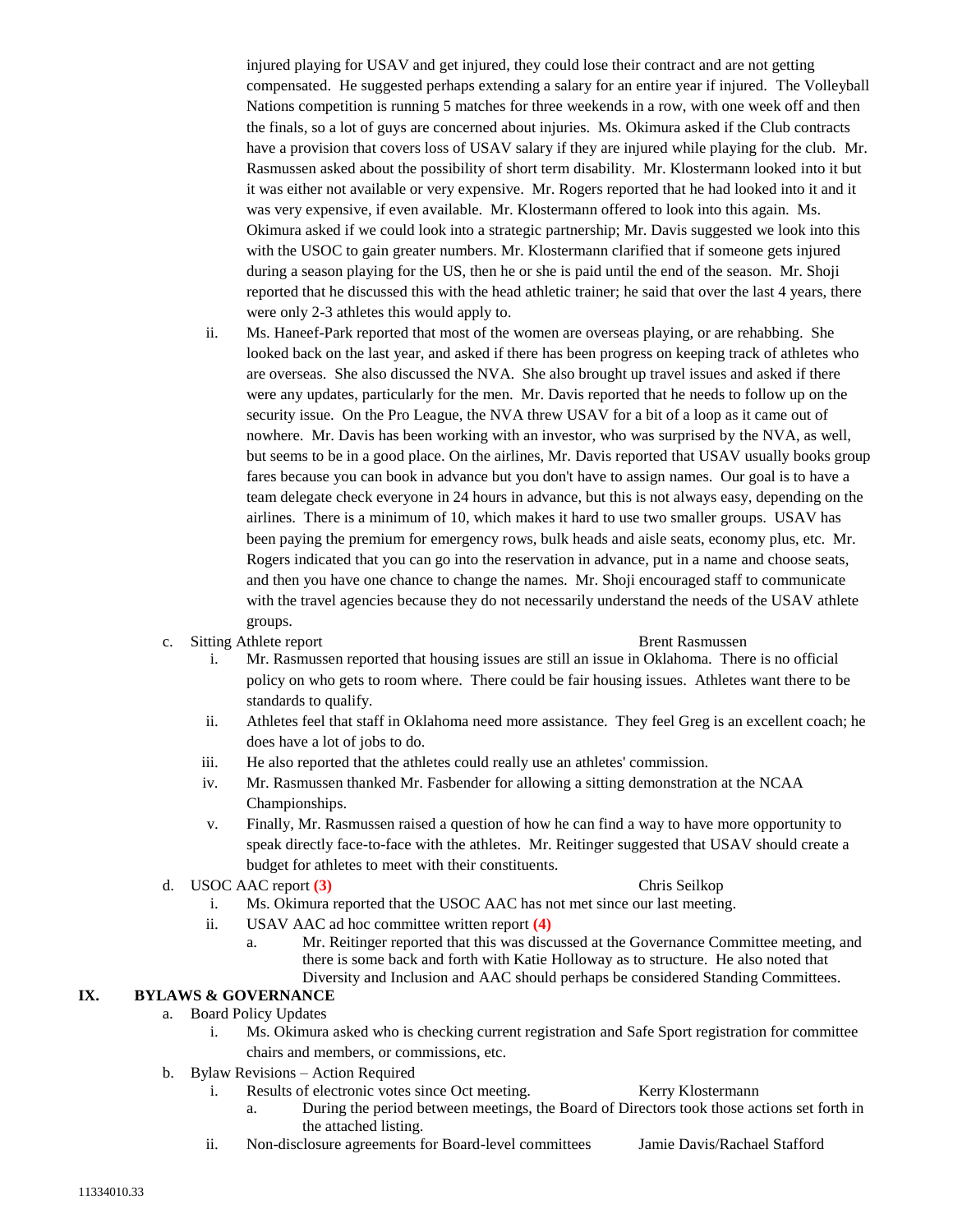a. Mr. Klostermann asked if committees other than E&E and AFB should be signing the

NDA. Ms. Okimura suggested that the Nominating Committee should sign an NDA.

- c. Governance Committee Report **Andy Reitinger / Donna Donaghy** Andy Reitinger / Donna Donaghy
	- i. Committee report & motions.
		- a. Ms. Fasbender noted that here is a reference in the Bylaws to changing Bylaw 6.03.A requiring the May meeting to be held in conjunction with a USAV National Team event, and she suggested that USAV remove this to provide more flexibility.
		- b. **Motion #5 to waive the 30 day notice period for Bylaws and Operating Code, made by Reitinger, seconded by Fasbender, approved unanimously.**
		- c. **Motion #6 to remove "USA Volleyball Championships" from Bylaw 6.03(A), made by Fasbender, seconded by Reitinger, approved unanimously**
		- d. Mr. Reitinger reported that 7.02 in the Operating Code should be amended. **Motion #7 to amend Section 7.02 of the Operating Code as follows. (Recommended by committee). Approved unanimously.** 
			- **(1) USA Volleyball Championship Events. There shall be USA Volleyball Championship Events. The Board of Directors shall establish entry fees for USA Championship events no later than the Annual Meeting (in the previous calendar year.) Entry fees shall be stated in the Pre-Tournament information.**
		- e. **Motion #8 to amend Section 6.05(A) of Bylaws to strike the word "voting" and add the word "present." Recommended by Committee. Approved unanimously.**
		- f. **Motion #9 to eliminate affiliated organizations from the Bylaws, made by Reitinger, seconded by Donaghy. Approved unanimously.**
		- g. **Motion #10 to rename the Paralympic commission to the Sitting commission, made by Reitinger, seconded by Rasmussen. Approved unanimously.**
		- h. **Motion #11 to amend Section 6.06 of the Bylaws to eliminate (i),combine (ii) and (iii) to make the only requirement two consecutive absences from meetings or three total absences in three years, and to leave decision to Board made by Reitinger, seconded by Selznick. Approved unanimously.**
		- i. Mr. Davis discussed the duties of a USAV director, particularly the duty of loyalty, and how that may conflict with a directive in the RVA manual to always be loyal to the Regions when serving on the USAV Board.
		- j.
- d. Nominating Committee Written Report **(5)** Samantha Wolinski
	-
	- i. Ms. Okimura reported that the Nominating Committee may or may not need to be reconstituted. She promised to get back to the Board after speaking with Sam Wolinski. She noted that there are two outstanding elections and six Board positions that are up for election in 2018.
	- **ii. Motion #12 to ratify the recommendation of Cecile Reynaud to serve as the Coach Director for the remainder of her term, ending in 2021, made by Reitinger, seconded by Donaghy. Approved unanimously.**
- e. Diversity & Inclusion Committee Report Ken Shropshire
	- i. Mr. Shropshire reported that the committee has had two meetings so far, with one coming up. The committee discussed the purpose of the committee, and the general idea is diversity in the broadest sense across the organization. The committee is also focusing on what USAV can do to be leaders in this field. The committee had a representative from RISE talk about the work they have done, particularly on training. The committee also discussed the possibility of having sponsors of the diversity initiative. Ms. Okimura noted that the issue of transgender issues has worked its way up to the FIVB level, and is being considered by FIVB now.
- f. Assembly Reports
	- i. Administrative Council Written Report delivered **(6)** Chris Clauss
		- a. Ms. Mailhot noted that the Administrative Council is charged with making decisions on disputes between certain groups. She noted that there is some confusion as to who is on it and what it does. Mr. Davis will evaluate the role of this Council in his suggestions for restructuring.
	- ii. Beach Assembly Chris Brown
		- a. No report
	- iii. Junior Assembly **Andy Reitinger** Andy Reitinger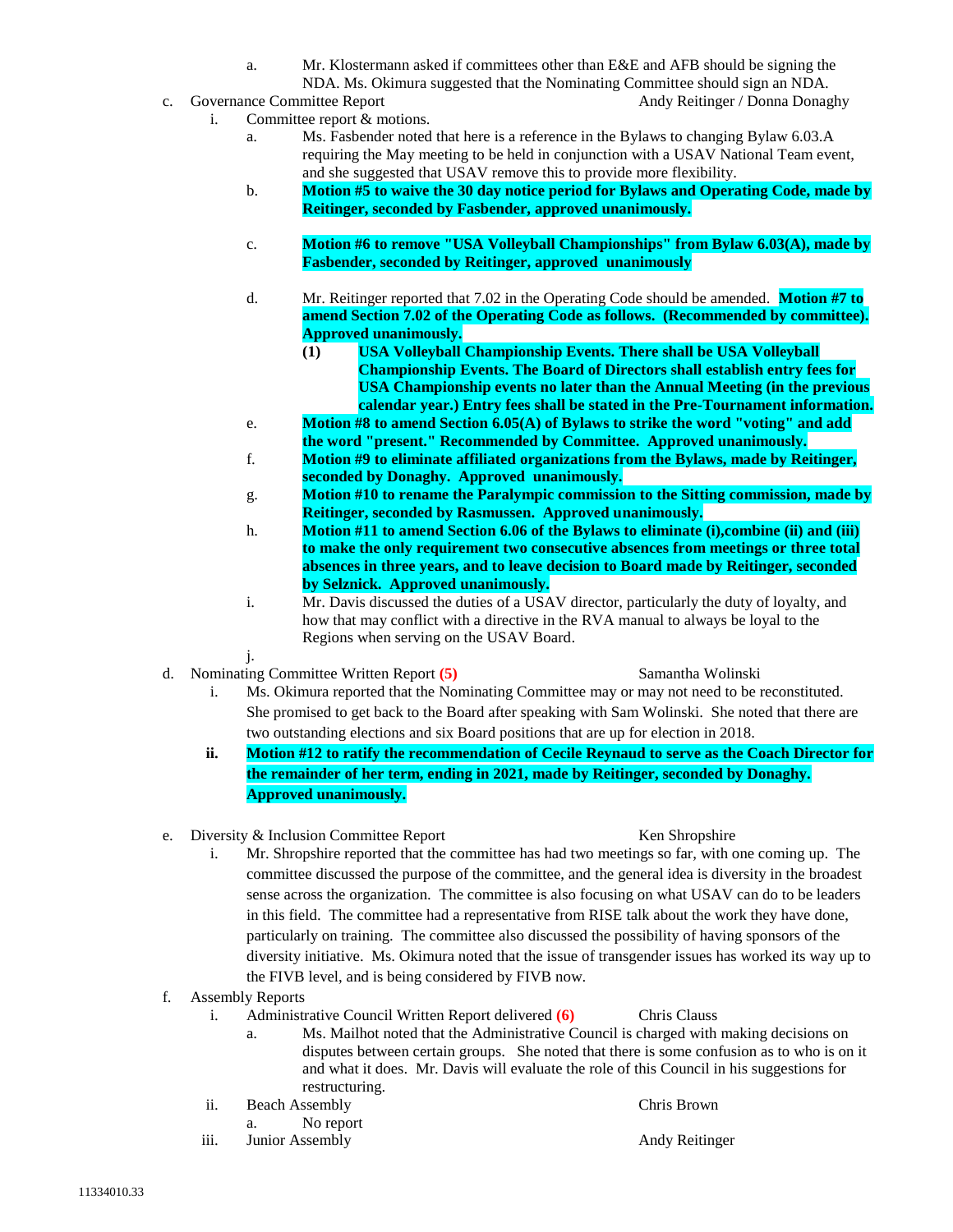- a. Mr. Reitinger reported that there has not been a meeting. A new Vice Chair has been elected and a new chair will be elected at the next meeting in May.
- iv. Officials Assembly Sue Mailhot
	- a. Ms. Mailhot stated her opinion that having a new officials staff member who gathers reports from committees and consultants will be helpful.
- v. RVA Assembly Donaghy / Hughes / Stemm a. Ms. Donaghy reported that there are still issues with SafeSport and getting people certified. Some tournament operators received waivers from the US Center for Safe Sport. Ms. Okimura reported that individuals were not able to access the USOC's platform to be certified. Ms. Stafford noted that the Center has made some improvements so the problems are now fewer.
- g. Beach & Indoor High Performance (NCAA) Update Kristin Fasbender
	- i. Ms. Fasbender reported that this year's championship was in Kansas City with record attendance. Next year, the challenge review system will be required for first and second rounds of regionals. The sitting demonstration was very well received. The beach championships will be in Gulf Shores for the next five years, and the NCAA has entered into a five-year agreement with ESPN. Next year the women's championship will be in Minneapolis; ticket sales are way ahead of 2017. Ms. Okimura asked if Gulf Shores is likely to be like the College Baseball World Series as the permanent site for the event. Ms. Fasbender indicated that we do not have enough information now to know.

# **X. NEW BUSINESS**

Dr. Julie (Bremner) Romias joined the meeting. She was the first person to come forward in 1995 alleging sexual misconduct by Rick Butler. She thanked the Board for allowing her to speak, and she thanked USAV for banning Mr. Butler for life. She then discussed her experiences with Mr. Butler when she was a teenager. The Board and Ms. Romias discussed ways to strengthen the Safe Sport program.

a.

- *XI.* **EXECUTIVE SESSION** *\*Participants to be confirmed.*
	- **a. Motion #13 to go into ES, Reitinger/Fasbender, approved unanimously.**
	- **b. Motion#14 to recess Executive Session Fasbender/Reitinger, approved unanimously**
	- **c. Motion #15 to go back into Executive Session, made by Reitinger, seconded by Donaghy.**
	- d. **Motion #16 to come out of Executive Session, made by Reitinger, seconded by Rasmussen, approved unanimously.**
	- e. Corporate Ethics & Eligibility Report (Rachael Stafford for Jon Lee)
		- i. Committee written report **(8)**
	- f. Legal Review (Steve Smith, Rachael Stafford)
	- g. Audit, Finance & Budget Review (Ashley Dombkowski, Jamie Davis)
	- h. Personnel Committee Report CEO Evaluation (Brent Rasmussen)
		- i. CEO Evaluation Report (Bernie MacLean \*by phone)
	- i. Board chair succession report (Lori Okimura)

## \*Staff invited to attend: Jamie Davis, Kerry Klostermann, Rachael Stafford, Bernie MacLean

## **XII. ADJOURNMENT**

**a. Motion #17 to adjourn, made by Reitinger seconded by Rasmussen. Approved unanimously.**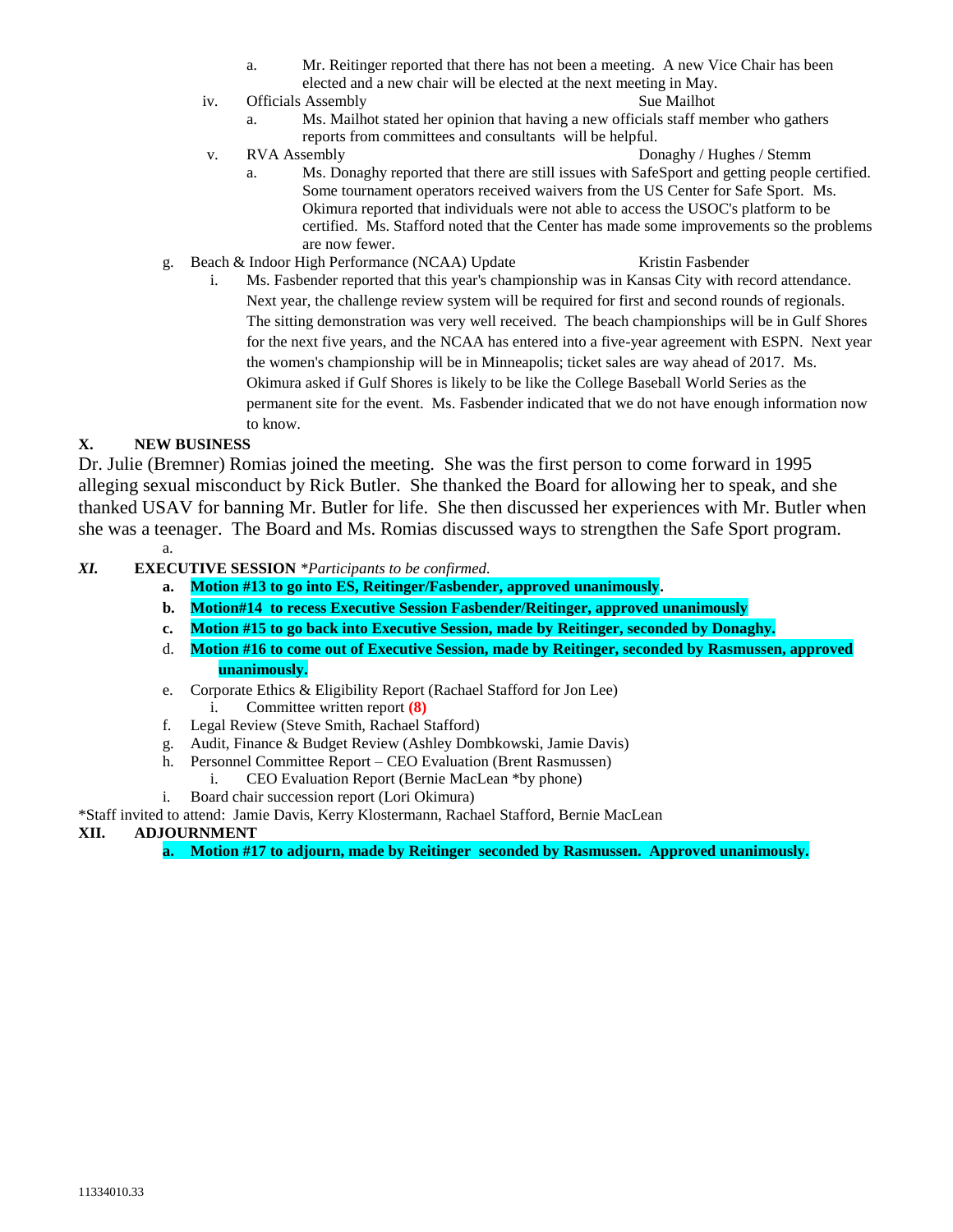

## **Board of Directors**

# **Actions between Meetings October 14, 2017 to January 28, 2018**

Date: November 15, 2017 **Motion:** To approve new members of a special hearing committee under the Corporate Ethics & Eligibility Committee, under protective order. There were 3 members put forth for consideration and approved by the Board as follows:

Vote Results: YES - 15  $NO - 0$ ABSTAIN - 0 NO RESPONSE - 1

# **MOTION PASSES**

- Date: December 12, 2017 **Motion:** To approve the election of Mr. Andy Reitinger to the USA Volleyball Foundation Board of Directors.
- Vote Results: YES 12  $NO - 0$ ABSTAIN - 1 NO RESPONSE - 3

# **MOTION PASSES**

Date: December 17, 2017

**MOTION:** To approve the USA Volleyball 2018 budget as presented by staff and recommended for approval by the Audit, Finance and Budget Committee.

Vote Results: YES - 15  $NO - 0$ ABSTAIN - NO RESPONSE - 1

## **MOTION PASSES**